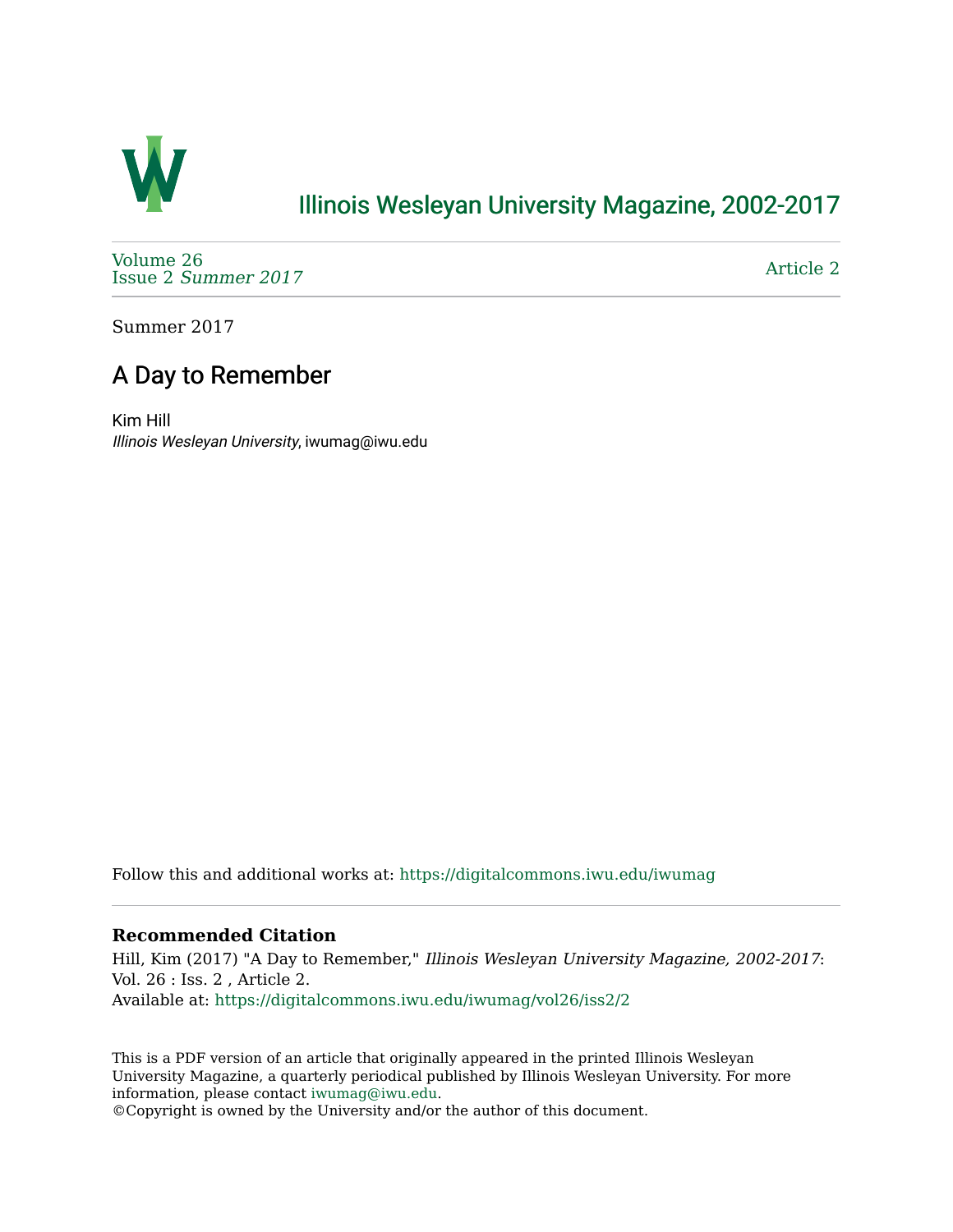## A Day to Remember

As Mother Nature delivered a picture-perfect day for Commencement 2017, some 400 graduates and their guests honored venerated traditions and toasted new beginnings.

Story by KIM HILL Photos by MARC FEATHERLY & ROBERT FRANK III '14

> *When college days are fully past and gone, While life endures from twilight dream till dawn, Grandly thy soul shall with us linger on — Star-crowned our Alma Mater Wesleyan!*

As the Class of 2017 stood to sing "Alma Wesleyana" for the first time as IWU graduates at the close of May Commencement exercises, it felt like the perfect ending to one of the most gorgeous graduation days in recent memory.

Written in 1935 by IWU Professor W.E. Schultz, "Alma Wesleyana" was just one of the traditions remembered during the University's Commencement, held May 7 on the Glenn '22 and Rozanne Parker Kemp '27 Commencement Plaza in front of State Farm Hall. In greeting the more than 400 new Illinois Wesleyan graduates and their families and friends, Board of Trustees member **David Wilkins '74** reminded the audience of longheld core values embraced by the University. Those include striving to help students develop the intellectual and moral capacity to think deeply about the important things in life



President Eric Jensen welcomes graduates and their families seated on the Eckley Quadrangle.

and to live in a manner that is consistent with the values reflected in the University's motto *Scientia et Sapientia*, generally translated as "knowledge and wisdom."

Wilkins also quoted the late John Glenn, astronaut and U.S. Senator: "If there is one thing I've learned in my years on this planet, it's that the happiest and most fulfilled people … are those who devoted themselves to something bigger and more profound than merely their own self-interest." Wilkins said he hoped the graduates would strive to live with care and commitment to things larger than their own self-interests and create a future of greater knowledge, wisdom, and fulfillment.

Representing the faculty, Student Senate Professor of the Year **Carolyn Jarvis** also congratulated the graduates and encouraged them to take a long view in pursuing a career. A first job is important and exciting, she said, but it may not be a career.

A nursing student, Jarvis said she had secured a position at Northwestern Hospital in the fall after her own graduation. While she was still a student, however, a recruiter from Lake Tahoe, Nevada, visited her college, and she found herself signing up to learn to deal blackjack in a casino.

"That summer job taught me a number of valuable things," Jarvis recalled. She found she loved nature, the San Francisco art scene, and that she could travel alone and make new friends. The third thing she learned, she said, "is that the odds are with the house, and as a result, I have never gambled as a customer."

In addition to a career as a nurse practitioner and nurse educator, Jarvis said she has also spent most of her career writing textbooks and articles. She owed her first article, she said, to an office colleague who passed an opportunity to write an article on physical examination to Jarvis. "When opportunities come up, take the risk, and grab them,"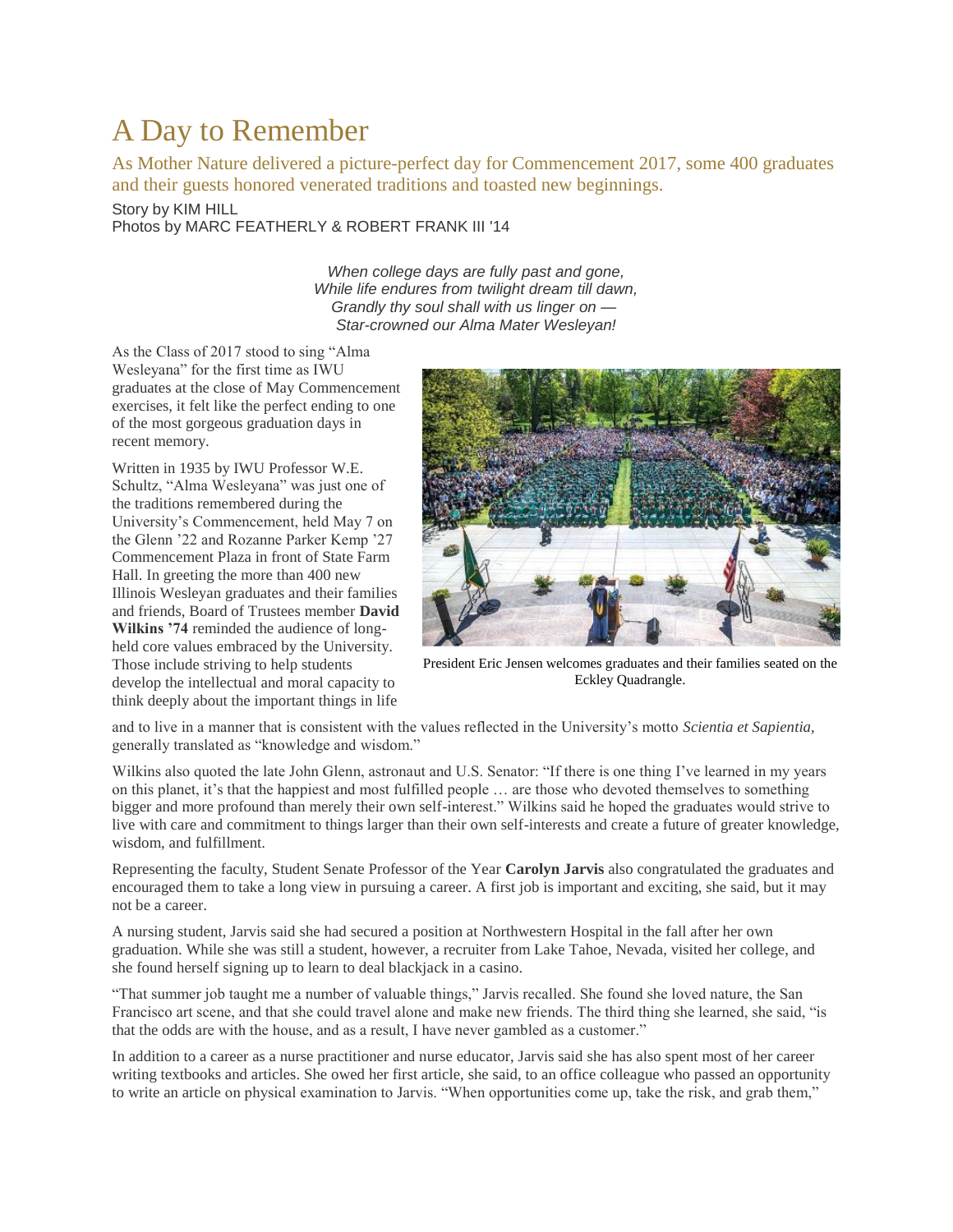said Jarvis, who is the author of North America's most widely used health assessment textbook. "Remember, you have 45 years in your career. Relax and enjoy each one."



More than 400 graduates sang the alma mater "Alma Wesleyana" as new alumni at the close of the ceremony.

Class President **Marissa Cozzi '17** spoke on behalf of the graduates. She said throughout their time at IWU, her classmates were given the opportunities not just to find themselves, but to actually create themselves.

"Over the last four years, we have made connections that will last a lifetime, shared endless laughs, memories, and a lot of stress," Cozzi said.

"But after all this, we learned that if something is important to you, you will find a way; if not, you will find an excuse," she said. "This ceremony is called 'commencement' for a reason. The fundamental definition of commencement is 'a beginning or start.' This is the beginning of the rest of our lives, and no matter where life takes us, we are always welcome home to Illinois Wesleyan."

During the ceremony, an honorary doctor of humane letters was bestowed upon **Samuel Porritt III '84**. He is founder of the Falling Forward Foundation, the only nonprofit organization in the U.S. that funds the continued rehabilitation of patients recovering from catastrophic medical issues after insurance stops paying. Porritt started Falling Forward after spending two years in extensive rehabilitation to recover from a spinal cord injury. (Read more about Porritt on page 11.)

**Kathleen M. Murray '79**, the president of Whitman College in Washington, also received an honorary doctorate before giving the Commencement address. A music major at Illinois Wesleyan, Murray spent 19 years at Lawrence University as piano faculty member and administrator. She served as provost and dean at Macalester College for seven years before becoming president of Whitman in 2015. Murray based her Commencement remarks on a quote from Eleanor Roosevelt: "The future belongs to those who believe in the beauty of their dreams."

Murray noted that as she was sitting in the same place as the graduates 38 years ago, "I didn't allow myself many opportunities to dream in those days. I was a first-generation college student, from a totally blue-collar family in Davenport, Iowa ... and had absolutely no idea what I might do next."

Murray said she may not have been a big dreamer as a young adult, but she was a big believer. She said her parents had instilled a belief in their five children that they could do anything they wanted as long as they were willing to work really hard.

She said she hoped the graduates all shared the belief that hard work would open the door to great opportunities. Those dreams are especially important, she said, in moments of uncertainty and challenge.

"You are graduating from college at a time of significant uncertainty and challenge around the globe," said Murray. Turning inward to just take care of yourself, she said, will close you off from all of the possibilities that are not apparent, except in your dreams.

She told those assembled that two ideas are important for all college graduates at this particular moment in time. One she hoped the Class of 2017 would continue to pursue, she said, and the other she hoped the graduates would avoid.

"I urge you to continue to develop your capacity for empathy, for the ability to understand, even to share the feelings of others, to experience life as if you were standing in someone else's shoes," she said. The Illinois Wesleyan experience helps build this capacity, she said, as students live and learn "with people from different parts of the country and the world, different racial and ethnic groups, different socioeconomic backgrounds, different political and religious views," she said. "Our ability collectively to make the world a better place depends, at least in part, on having the courage to combat evil by displaying imaginative empathy."

Murray urged the graduates to avoid cynicism, which derives from a belief that people are generally dishonest and motivated solely by self-interest. "I work hard, even if I am not always successful, to base my work on the